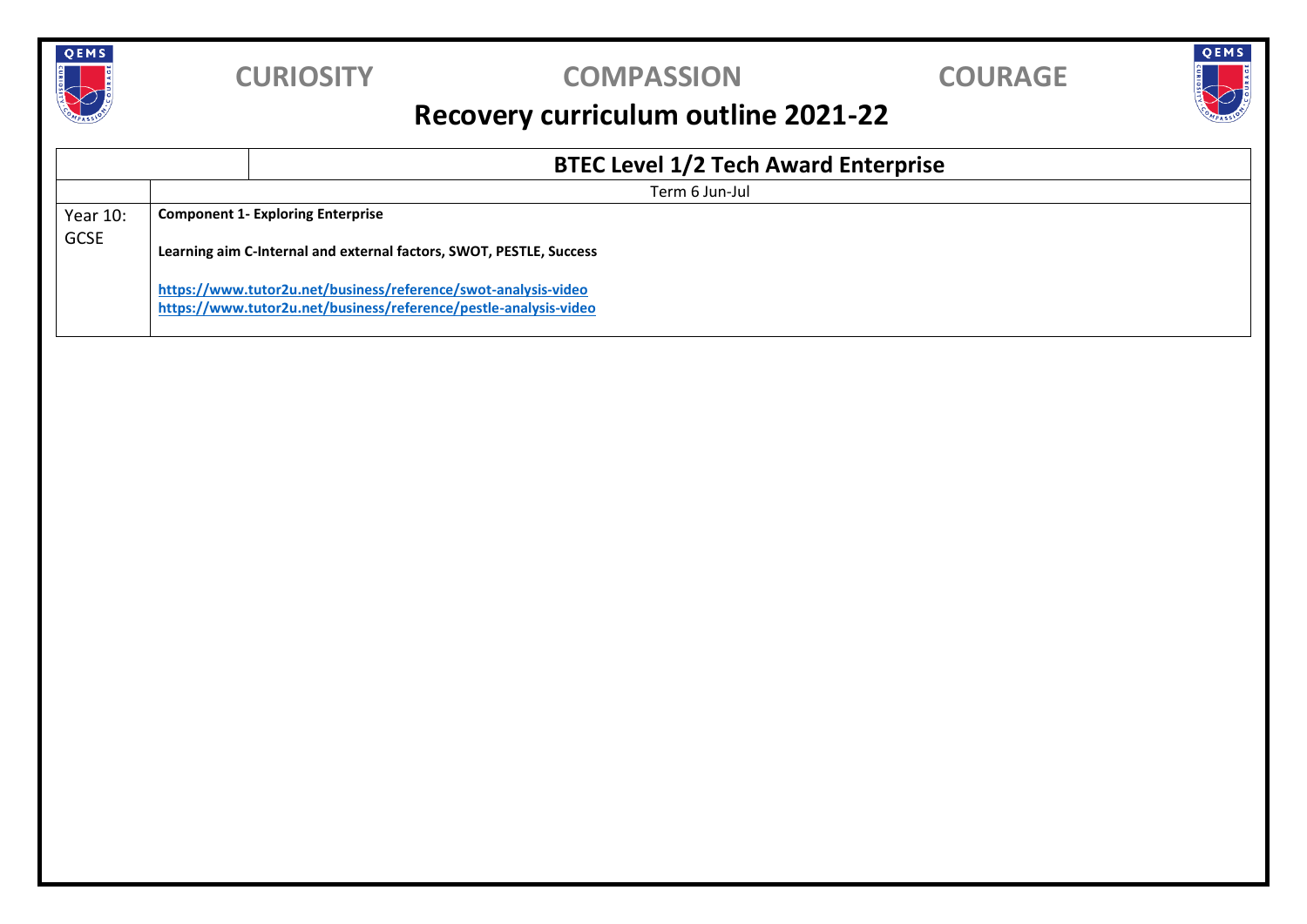

## **CURIOSITY COMPASSION COURAGE**

# QEMS

#### **Curriculum overview**

| Subject                                    | BTEC Level 1/2 Tech Award Enterprise                                                                                                                                                                                                                                                                                                                                                                                                                                                                                                                                                                                                                                                                                                                                                                                                                                                                                  | Year group | 10 |  |  |  |  |  |
|--------------------------------------------|-----------------------------------------------------------------------------------------------------------------------------------------------------------------------------------------------------------------------------------------------------------------------------------------------------------------------------------------------------------------------------------------------------------------------------------------------------------------------------------------------------------------------------------------------------------------------------------------------------------------------------------------------------------------------------------------------------------------------------------------------------------------------------------------------------------------------------------------------------------------------------------------------------------------------|------------|----|--|--|--|--|--|
| <b>Vision</b><br>statement:                | At Landau Forte our curriculum exists to ensure all students regardless of background and ability have the opportunity to unlock their potential. We are committed to<br>students being challenged from their previous key stage learning experiences. Our broad and balanced curriculum is ambitious, coherently planned and sequenced,<br>and will provide the platform for preparing students with the foundations for examination success.                                                                                                                                                                                                                                                                                                                                                                                                                                                                        |            |    |  |  |  |  |  |
|                                            | Our Curriculum Intent has been informed by a wide variety of researchers and is steeped in evidence based research. Christine Counsell summarises the aspiration of<br>our curriculum to empower all learners creating a pathway to success in university, their career and life:                                                                                                                                                                                                                                                                                                                                                                                                                                                                                                                                                                                                                                     |            |    |  |  |  |  |  |
|                                            | 'A curriculum exists to change the pupil, to give the pupil new power. One acid test for a curriculum is whether it enables even lower attaining or disadvantaged pupils<br>to clamber into the discourse and practices of educated people, so that they gain powers of the powerful.'                                                                                                                                                                                                                                                                                                                                                                                                                                                                                                                                                                                                                                |            |    |  |  |  |  |  |
|                                            | As well as excellent academic success we aim to ensure our students leave us as polite and well-rounded young adults. Our new core values of Compassion, Courage<br>and Curiosity are currently being embedded throughout our curriculum offer to ensure we continue to meet our social, emotional, spiritual and moral obligations.                                                                                                                                                                                                                                                                                                                                                                                                                                                                                                                                                                                  |            |    |  |  |  |  |  |
| <b>Curriculum</b><br>intent:               | The vision of the Business Department at Landau Forte is that our students will be curious and enthusiastic to discover how theoretical concepts apply to the current<br>environment. They will show resilience to develop analytical and evaluative skills that will enable them to critically reflect on case and real-world material and<br>articulate justified judgements. They will develop an appreciation of business culture and the impact of business decisions and external influences on different<br>stakeholders. Studying within an inclusive environment, our students will display courage when presenting their opinions and be respectful of those who convey theirs.<br>They will enhance their mathematical skills through formula and interpretation of data. Through real world case material, events and employer engagement within                                                          |            |    |  |  |  |  |  |
|                                            | the classroom, students see how the study of business will equip them for the next stage of their learning and beyond.                                                                                                                                                                                                                                                                                                                                                                                                                                                                                                                                                                                                                                                                                                                                                                                                |            |    |  |  |  |  |  |
|                                            | We want our students to:                                                                                                                                                                                                                                                                                                                                                                                                                                                                                                                                                                                                                                                                                                                                                                                                                                                                                              |            |    |  |  |  |  |  |
|                                            | Increase independence and courage to become organised and resourceful to engage in all activities<br>Through sequencing develop skills and knowledge both in the subject and the wider world showing compassion within different contexts<br>Show curiosity to access opportunities for extended writing, after modelling of how to do this                                                                                                                                                                                                                                                                                                                                                                                                                                                                                                                                                                           |            |    |  |  |  |  |  |
|                                            | Quite simply, we want to be known for developing passionate, articulate and confident students who take pleasure in learning in and beyond the business classroom.                                                                                                                                                                                                                                                                                                                                                                                                                                                                                                                                                                                                                                                                                                                                                    |            |    |  |  |  |  |  |
| <b>Threshold</b><br><b>Concepts (TCs):</b> | A good business student is able to extract and apply case study and real-world material - theoretical concepts need to be specifically applied to the<br>1.<br>environment and context stipulated.<br>A good business student understands the concept of strategy and that all decision-making is to reach an end goal - the direction and scope of an<br>2.<br>organisation over the long-term: which achieves advantage for the organisation through its configuration of resources within a challenging environment, to<br>meet the needs of markets and to fulfil stakeholder expectation.<br>A good business student recognises and understands that there is interdependence within organisations and across global networks-The departments<br>3.<br>within a business are not separate but are interdependent on each other and the development of globalisation has led to a more integrated business world. |            |    |  |  |  |  |  |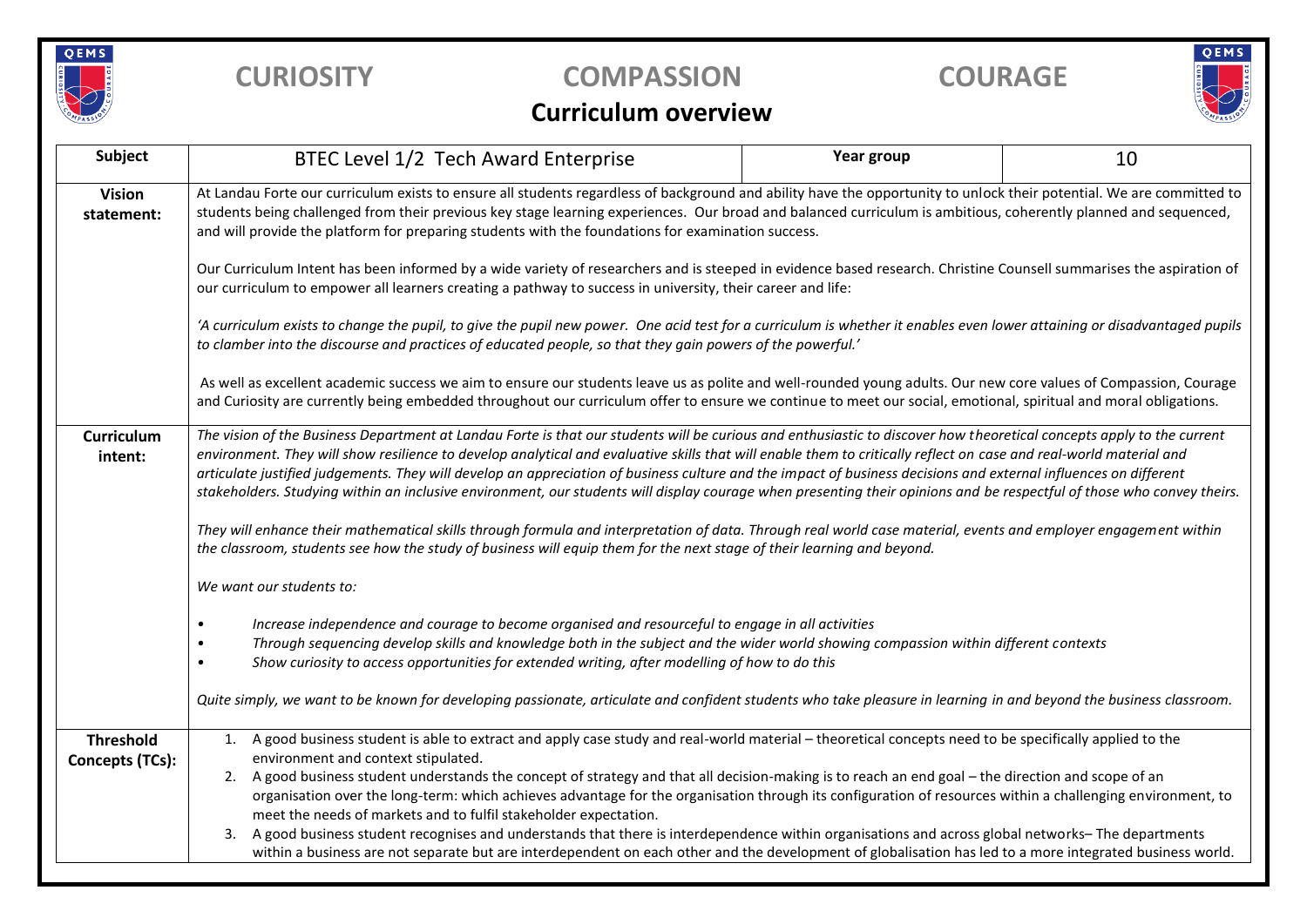| 4. A good business student understands how external influences have a significant impact on a business - Students must consider that factors outside of<br>business control will impact the business's actions and success.<br>A good business student understands the concept of profitability- the success of a company needs to be judged by its ability to use its resources to generate<br>revenues in excess of its expenses in comparison to profit which is a numerical amount.<br>The Award gives learners the opportunity to develop sector-specific knowledge and skills in a practical learning environment. The main focus is on the knowledge,<br>Specification<br>understanding and skills required to research, plan, pitch and review an enterprise idea that includes:<br><b>Summary</b><br>• development of key skills that prove aptitude in planning an enterprise activity, including market<br>research, planning, carrying out financial transactions, communication and problem solving<br>• knowledge that underpins effective use of skills, such as the features and characteristics<br>of enterprises and entrepreneurs, and the internal and external factors that can affect the<br>performance of an enterprise<br>• attitudes and ways of working that are considered most important for enterprise, including<br>monitoring and reflecting on performance of an enterprise idea and own use of skills.<br>Learner skills:<br>Critical thinking<br>Organisation<br><b>ORGANISATION</b><br><b>CRITICAL THINKING</b><br><b>The Big</b><br>Question<br>How do internal factors affect an enterprise?<br><b>Big picture</b><br>How do external factors affect an enterprise?<br>questions:<br>What PEST factors affect an enterprise?<br>How does SWOT influence a business?<br>Which factors influence business success the most? | Collaboration                                                                                                                                                                                                                                                                                                                                                              | Adaptability        | Oracy        | Self-quizzing        |  |  |  |  |  |
|-----------------------------------------------------------------------------------------------------------------------------------------------------------------------------------------------------------------------------------------------------------------------------------------------------------------------------------------------------------------------------------------------------------------------------------------------------------------------------------------------------------------------------------------------------------------------------------------------------------------------------------------------------------------------------------------------------------------------------------------------------------------------------------------------------------------------------------------------------------------------------------------------------------------------------------------------------------------------------------------------------------------------------------------------------------------------------------------------------------------------------------------------------------------------------------------------------------------------------------------------------------------------------------------------------------------------------------------------------------------------------------------------------------------------------------------------------------------------------------------------------------------------------------------------------------------------------------------------------------------------------------------------------------------------------------------------------------------------------------------------------------------------------------------------------------------------------------------------------------------|----------------------------------------------------------------------------------------------------------------------------------------------------------------------------------------------------------------------------------------------------------------------------------------------------------------------------------------------------------------------------|---------------------|--------------|----------------------|--|--|--|--|--|
|                                                                                                                                                                                                                                                                                                                                                                                                                                                                                                                                                                                                                                                                                                                                                                                                                                                                                                                                                                                                                                                                                                                                                                                                                                                                                                                                                                                                                                                                                                                                                                                                                                                                                                                                                                                                                                                                 |                                                                                                                                                                                                                                                                                                                                                                            |                     |              |                      |  |  |  |  |  |
|                                                                                                                                                                                                                                                                                                                                                                                                                                                                                                                                                                                                                                                                                                                                                                                                                                                                                                                                                                                                                                                                                                                                                                                                                                                                                                                                                                                                                                                                                                                                                                                                                                                                                                                                                                                                                                                                 |                                                                                                                                                                                                                                                                                                                                                                            |                     |              |                      |  |  |  |  |  |
|                                                                                                                                                                                                                                                                                                                                                                                                                                                                                                                                                                                                                                                                                                                                                                                                                                                                                                                                                                                                                                                                                                                                                                                                                                                                                                                                                                                                                                                                                                                                                                                                                                                                                                                                                                                                                                                                 | <b>COLLABORATION</b>                                                                                                                                                                                                                                                                                                                                                       | <b>ADAPTABILITY</b> | <b>ORACY</b> | <b>SELF QUIZZING</b> |  |  |  |  |  |
|                                                                                                                                                                                                                                                                                                                                                                                                                                                                                                                                                                                                                                                                                                                                                                                                                                                                                                                                                                                                                                                                                                                                                                                                                                                                                                                                                                                                                                                                                                                                                                                                                                                                                                                                                                                                                                                                 | Term 6 Jun-Jul                                                                                                                                                                                                                                                                                                                                                             |                     |              |                      |  |  |  |  |  |
|                                                                                                                                                                                                                                                                                                                                                                                                                                                                                                                                                                                                                                                                                                                                                                                                                                                                                                                                                                                                                                                                                                                                                                                                                                                                                                                                                                                                                                                                                                                                                                                                                                                                                                                                                                                                                                                                 | What are the factors that contribute to the success of an enterprise?                                                                                                                                                                                                                                                                                                      |                     |              |                      |  |  |  |  |  |
|                                                                                                                                                                                                                                                                                                                                                                                                                                                                                                                                                                                                                                                                                                                                                                                                                                                                                                                                                                                                                                                                                                                                                                                                                                                                                                                                                                                                                                                                                                                                                                                                                                                                                                                                                                                                                                                                 |                                                                                                                                                                                                                                                                                                                                                                            |                     |              |                      |  |  |  |  |  |
| <b>Content</b><br>(Linked to TCs):                                                                                                                                                                                                                                                                                                                                                                                                                                                                                                                                                                                                                                                                                                                                                                                                                                                                                                                                                                                                                                                                                                                                                                                                                                                                                                                                                                                                                                                                                                                                                                                                                                                                                                                                                                                                                              | How do internal factors affect an enterprise? (TC1, TC2, TC3, TC4, TC5)<br>How do external factors affect an enterprise? (TC1, TC2, TC3, TC4, TC5)<br>What PESTLE factors affect an enterprise? (TC1, TC2, TC3, TC4, TC5)<br>How does SWOT influence a business? (TC1, TC2, TC3, TC4, TC5)<br>Which factors influence business success the most? (TC1, TC2, TC3, TC4, TC5) |                     |              |                      |  |  |  |  |  |